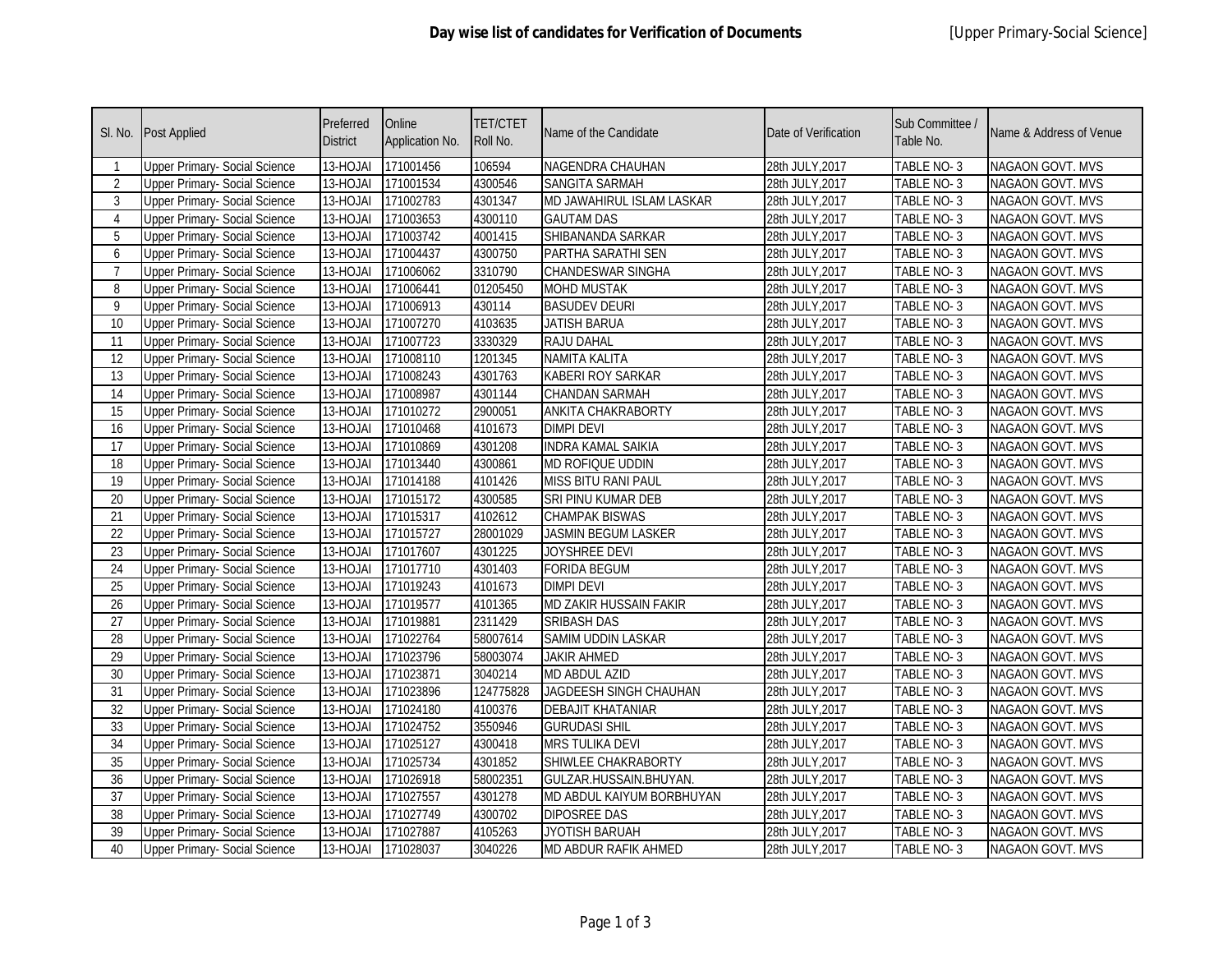| SI. No.         | <b>Post Applied</b>                  | Preferred<br><b>District</b> | Online<br>Application No. | <b>TET/CTET</b><br>Roll No. | Name of the Candidate        | Date of Verification | Sub Committee /<br>Table No. | Name & Address of Venue |
|-----------------|--------------------------------------|------------------------------|---------------------------|-----------------------------|------------------------------|----------------------|------------------------------|-------------------------|
| 41              | <b>Upper Primary- Social Science</b> | $13-HOJAI$                   | 171028595                 | 4301518                     | PRASANTA KR BARUAH           | 28th JULY, 2017      | TABLE NO-3                   | NAGAON GOVT. MVS        |
| 42              | <b>Upper Primary- Social Science</b> | 13-HOJAI                     | 171028654                 | 2200661                     | <b>MONOJ BORA</b>            | 28th JULY, 2017      | TABLE NO-3                   | <b>NAGAON GOVT. MVS</b> |
| 43              | <b>Upper Primary- Social Science</b> | 13-HOJAI                     | 171028895                 | 58006926                    | <b>RUBINA YEASMIN</b>        | 28th JULY, 2017      | TABLE NO-3                   | NAGAON GOVT. MVS        |
| 44              | <b>Upper Primary- Social Science</b> | 13-HOJAI                     | 171028956                 | 4103788                     | MADHAB BARUAH                | 28th JULY, 2017      | TABLE NO-3                   | NAGAON GOVT. MVS        |
| 45              | <b>Upper Primary- Social Science</b> | 13-HOJAI                     | 171029609                 | 4300310                     | MD RUHUL AMIN MAZUMDAR       | 28th JULY, 2017      | TABLE NO-3                   | NAGAON GOVT. MVS        |
| 46              | <b>Upper Primary- Social Science</b> | 13-HOJAI                     | 171029850                 | 2202007                     | <b>MISS MAYURI HAZARIKA</b>  | 28th JULY, 2017      | TABLE NO-3                   | NAGAON GOVT. MVS        |
| 47              | <b>Upper Primary- Social Science</b> | 13-HOJAI                     | 171030039                 | 4301973                     | PAULAMI DEB                  | 28th JULY, 2017      | TABLE NO-3                   | NAGAON GOVT. MVS        |
| 48              | <b>Upper Primary- Social Science</b> | 13-HOJAI                     | 171030156                 | 2541478                     | MALOBIKA KEMPRAI BODO        | 28th JULY, 2017      | TABLE NO-3                   | NAGAON GOVT. MVS        |
| 49              | <b>Upper Primary- Social Science</b> | 13-HOJAI                     | 171030506                 | 08624558                    | CHANDA PANDEY                | 28th JULY, 2017      | TABLE NO-3                   | <b>NAGAON GOVT. MVS</b> |
| $\overline{50}$ | <b>Upper Primary- Social Science</b> | 13-HOJAI                     | 171031088                 | 4300532                     | <b>RUSHNA BEGUM</b>          | 28th JULY, 2017      | TABLE NO-3                   | NAGAON GOVT. MVS        |
| 51              | <b>Upper Primary- Social Science</b> | $13 - HOJAI$                 | 171031123                 | 4105025                     | SAFIQUR RAHMAN               | 28th JULY, 2017      | TABLE NO-4                   | NAGAON GOVT. MVS        |
| $\overline{52}$ | <b>Upper Primary- Social Science</b> | 13-HOJAI                     | 171031340                 | 4301823                     | RINA MAZUMDAR                | 28th JULY, 2017      | TABLE NO- 4                  | NAGAON GOVT. MVS        |
| 53              | <b>Upper Primary- Social Science</b> | 13-HOJAI                     | 171031773                 | 4100049                     | <b>AKBAR ALI</b>             | 28th JULY, 2017      | <b>TABLE NO-4</b>            | NAGAON GOVT. MVS        |
| 54              | <b>Upper Primary- Social Science</b> | 13-HOJAI                     | 171031982                 | 4105600                     | <b>CHANDAN BARUAH</b>        | 28th JULY, 2017      | <b>TABLE NO-4</b>            | <b>NAGAON GOVT. MVS</b> |
| 55              | <b>Upper Primary- Social Science</b> | 13-HOJAI                     | 171033218                 | 4104686                     | <b>NILAKSHI BORA</b>         | 28th JULY, 2017      | <b>TABLE NO-4</b>            | NAGAON GOVT. MVS        |
| 56              | <b>Upper Primary- Social Science</b> | 13-HOJAI                     | 171033243                 | 2602425                     | ANANTA KUMAR NATH            | 28th JULY, 2017      | <b>TABLE NO-4</b>            | <b>NAGAON GOVT. MVS</b> |
| 57              | <b>Upper Primary- Social Science</b> | 13-HOJAI                     | 171034027                 | 3802083                     | <b>SWEETY LIKHARU</b>        | 28th JULY, 2017      | TABLE NO-4                   | NAGAON GOVT. MVS        |
| 58              | <b>Upper Primary- Social Science</b> | 13-HOJAI                     | 171034472                 | 3040219                     | MD ABDUL MONIM CHOWDHURY     | 28th JULY, 2017      | <b>TABLE NO-4</b>            | NAGAON GOVT. MVS        |
| 59              | <b>Upper Primary- Social Science</b> | 13-HOJAI                     | 171034477                 | 58005016                    | MORZINA SULTANA KHANOM       | 28th JULY, 2017      | <b>TABLE NO-4</b>            | NAGAON GOVT. MVS        |
| 60              | <b>Upper Primary- Social Science</b> | 13-HOJAI                     | 171035365                 | 4301947                     | <b>DEBARSHI DAS</b>          | 28th JULY, 2017      | <b>TABLE NO-4</b>            | NAGAON GOVT. MVS        |
| 61              | <b>Upper Primary- Social Science</b> | 13-HOJAI                     | 171035805                 | 4500508                     | <b>HEMANTA RAJKONWAR</b>     | 28th JULY, 2017      | TABLE NO- 4                  | NAGAON GOVT. MVS        |
| 62              | <b>Upper Primary- Social Science</b> | $13 - HOJAI$                 | 171036304                 | 58004039                    | <b>MARJIA BEGUM</b>          | 28th JULY, 2017      | TABLE NO- 4                  | NAGAON GOVT. MVS        |
| 63              | <b>Upper Primary- Social Science</b> | 13-HOJAI                     | 171036385                 | 4301114                     | <b>BASUDEV DEURI</b>         | 28th JULY, 2017      | TABLE NO-4                   | NAGAON GOVT. MVS        |
| 64              | <b>Upper Primary- Social Science</b> | 13-HOJAI                     | 171036413                 | 2400272                     | SRI MONTUL BORA              | 28th JULY, 2017      | TABLE NO-4                   | NAGAON GOVT. MVS        |
| 65              | <b>Upper Primary- Social Science</b> | 13-HOJAI                     | 171036644                 | 2700426                     | <b>SIMANTA BORUAH</b>        | 28th JULY, 2017      | TABLE NO-4                   | NAGAON GOVT. MVS        |
| 66              | <b>Upper Primary- Social Science</b> | 13-HOJAI                     | 171036712                 | 4300147                     | <b>JAYBIDYA SINGH</b>        | 28th JULY, 2017      | TABLE NO-4                   | NAGAON GOVT. MVS        |
| 67              | <b>Upper Primary- Social Science</b> | 13-HOJAI                     | 171037033                 | 3040315                     | MD ZAKIR AHMED CHOWDHURY     | 28th JULY, 2017      | TABLE NO-4                   | NAGAON GOVT. MVS        |
| 68              | <b>Upper Primary- Social Science</b> | 13-HOJAI                     | 171037109                 | 4102912                     | ZIABUR.RAHMAN.               | 28th JULY, 2017      | TABLE NO-4                   | NAGAON GOVT. MVS        |
| 69              | <b>Upper Primary- Social Science</b> | 13-HOJAI                     | 171037140                 | 4100194                     | <b>BANAPANGSHI GOSWAMI</b>   | 28th JULY, 2017      | TABLE NO-4                   | NAGAON GOVT. MVS        |
| $\overline{70}$ | <b>Upper Primary- Social Science</b> | 13-HOJAI                     | 171038187                 | 4300556                     | <b>SHAMIM AKHTAR</b>         | 28th JULY, 2017      | TABLE NO-4                   | NAGAON GOVT. MVS        |
| 71              | <b>Upper Primary- Social Science</b> | $13-HOJAI$                   | 171038506                 | 4302079                     | <b>VIJAY KUMAR JAISWAL</b>   | 28th JULY, 2017      | TABLE NO-4                   | NAGAON GOVT. MVS        |
| 72              | <b>Upper Primary- Social Science</b> | 13-HOJAI                     | 171038625                 | 4101750                     | <b>MRS RANJITA CHOUDHURY</b> | 28th JULY, 2017      | TABLE NO-4                   | NAGAON GOVT. MVS        |
| $\overline{73}$ | <b>Upper Primary- Social Science</b> | 13-HOJAI                     | 171038790                 | 2200169                     | <b>BUDHESWAR DOLEY</b>       | 28th JULY, 2017      | TABLE NO- 4                  | NAGAON GOVT. MVS        |
| 74              | <b>Upper Primary- Social Science</b> | 13-HOJAI                     | 171038835                 | 4101919                     | NILAKSHI CHETIA              | 28th JULY, 2017      | TABLE NO-4                   | NAGAON GOVT. MVS        |
| 75              | <b>Upper Primary- Social Science</b> | 13-HOJAI                     | 171038876                 | 4104777                     | PARTHA RAJ CHAMUAH           | 28th JULY, 2017      | TABLE NO- 4                  | NAGAON GOVT. MVS        |
| $\overline{76}$ | <b>Upper Primary- Social Science</b> | 13-HOJAI                     | 171038964                 | 05900097                    | <b>MOUMITA MAZUMDER</b>      | 28th JULY, 2017      | TABLE NO-4                   | NAGAON GOVT. MVS        |
| 77              | <b>Upper Primary- Social Science</b> | 13-HOJAI                     | 171039709                 | 2601860                     | SIDDHARTHA SANKAR BORA       | 28th JULY, 2017      | TABLE NO-4                   | NAGAON GOVT. MVS        |
| 78              | <b>Upper Primary- Social Science</b> | 13-HOJAI                     | 171039722                 | 4100608                     | IRSHADUL HUSSAIN             | 28th JULY, 2017      | TABLE NO- 4                  | NAGAON GOVT. MVS        |
| 79              | <b>Upper Primary- Social Science</b> | 13-HOJAI                     | 171040515                 | 2400434                     | KIRON TALUKDAR               | 28th JULY, 2017      | TABLE NO-4                   | NAGAON GOVT. MVS        |
| 80              | <b>Upper Primary- Social Science</b> | 13-HOJAI                     | 171040562                 | 4102122                     | PRIYANKA GOHAIN              | 28th JULY, 2017      | <b>TABLE NO-4</b>            | <b>NAGAON GOVT. MVS</b> |